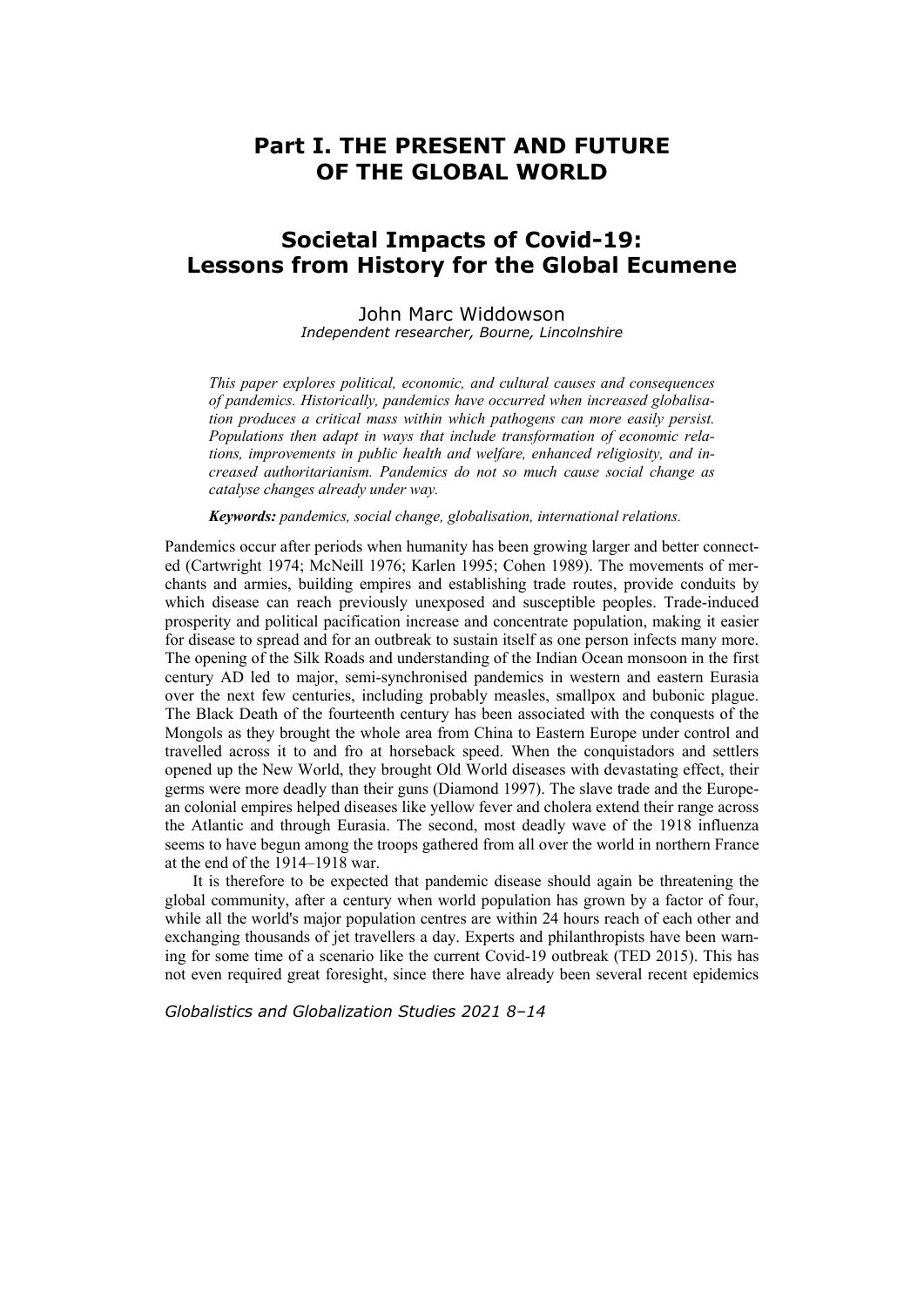that suggested the potential to become a general medical emergency, from AIDS in the 1980s to Ebola, SARS, MERS and H1N1 (swine flu). If Covid-19 has caught the world relatively unprepared, it is because, as Garret Hardin observed, disaster is often foreseen but 'psychologically denied' (Hardin 1969). A particular precipitating factor today is the opening up of China, and its dramatic economic growth, becoming, as Britain was once described, the workshop of the world, an epicentre of global exchange and interaction. This, perhaps alongside other issues, such as the handling of numerous animal species that may be reservoirs of disease, may be why many new infections seem to come from that part of the world.

Given that the causes of the present pandemic have historical parallels, it makes sense to ask whether there might also be parallels in terms of consequences. A study of the political, economic and cultural changes that have followed in the wake of past pandemics may help us understand the issues that will face the world and its constituent countries as they emerge from the experience of Covid-19.

One kind of change that has been attributed to past pandemics is that of greater social justice and equality, involving increased social mobility and opportunities for ordinary people, a fairer share in the products of their own work, and health and welfare programmes that aim to improve their life conditions. A classic example of this is the link drawn between the Black Death and the end of feudalism in England. The drastic reduction in population, by a third or more, made labour scarce so that wages doubled or tripled through the law of supply and demand, and people travelled more freely to where their work was most desired. Meanwhile, enterprising peasants were able to buy up land cheaply and establish a new class of prosperous farmers between the masses and the traditional elite. Similarly, cholera outbreaks in the nineteenth -century England led to the creation of Boards of Health that brought in improvements to public health like closed sewers. It is also, perhaps, no coincidence that, after the 1918 influenza, government spending on health and worker welfare in Britain increased by 150 per cent in a year and had quadrupled by the end of the subsequent decade (Mitchell 1988: 590).

Another kind of change is cultural and psychological, such that religious and spiritual values become more outworldly and eschatological, concerned with personal purification and redemption. Here, a classic example is the flagellant movement that swept Europe after the Black Death, when people whipped themselves to atone for society's sins. Significantly, this was a movement outside the control of the established church, many of whose personnel had died in the plague and which had perhaps lost prestige given its inability to prevent the disaster, and it arguably paved the way for the Protestant movement that would emerge over the following 150 years. The rise of Christianity in imperial Rome and the rise of Buddhism in China during the first centuries AD have also been attributed to the pandemics of those times (McNeill 1976).

More negative kinds of change involve tendencies towards authoritarianism, conflict and war. The legitimacy of existing governments can be undermined by their failure to protect their population, while the experience of fear makes people inclined to follow alternative, more hard-line leaders who appear to offer clear and confident solutions (McCartney 1991; Pozrvanović 1993). There can also be a rise in xenophobia and in scapegoating of vulnerable groups. Jews were often accused of spreading plague, and expelled or murdered, while in the Milan plague of 1630 innocent people were executed as plague 'anointers' having confessed under torture (Cartwright 1974: 46; Anonymous 1844).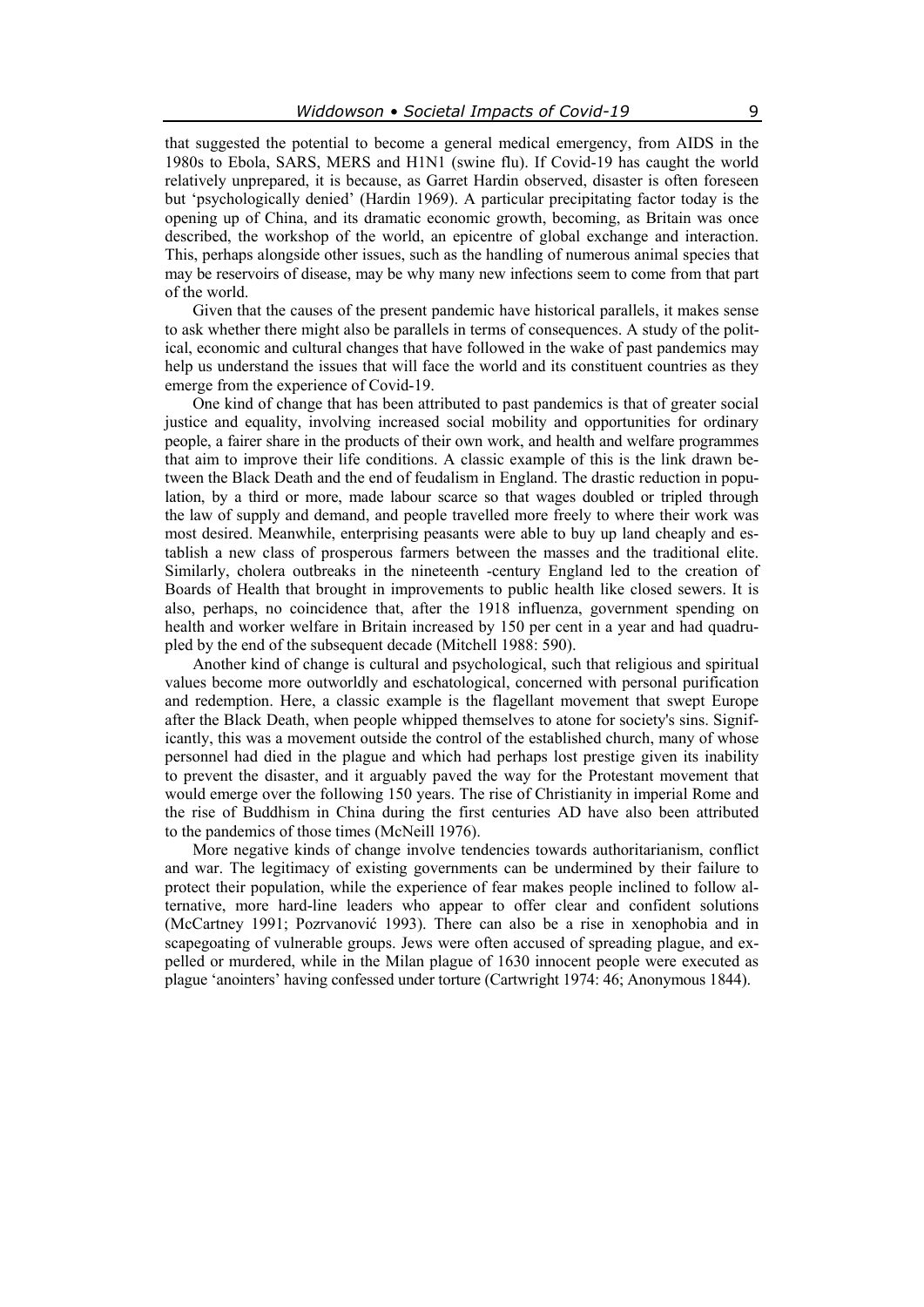Nevertheless, we should be cautious about reading from past experience directly across to contemporary circumstances. For one thing, mortality from Covid-19 seems likely to be at much less than one per cent of the population in even the worst affected countries, while the vast majority of those who die are elderly and / or suffering from a prior illness (in the UK, 90 per cent [Campbell and Caul 2020]). This is very different from the Black Death, which killed a third or more, including the young and able-bodied. Hence, there can be little expectation that the labour scarcity and rise in real wages that followed the Black Death will be repeated in the case of the present pandemic. Population may even increase if lockdowns induce a rise in the birth rate. Similarly, past plagues occurred at a time when people had little understanding of the mechanisms of pandemics, attributing them to bad airs or divine wrath. The ignorance was not total. The Italian invention of quarantine in the 1370s and the English law of 1388 prohibiting discard of slaughterhouse waste into rivers showed a rudimentary understanding of contagion and sources of infection. Yet this is nothing like the knowledge we have today, of what causes disease and how it spreads, or of medical technologies to combat it. Such knowledge, perhaps, engenders a sense of control that is less likely to produce the religious and mystical response of historical peoples who must have felt helpless in the face of an arbitrary threat.

Furthermore, the effects attributable to previous pandemics are not as clear cut as has been suggested so far. For instance, while disease outbreaks led to public health initiatives in industrialising Europe, societies elsewhere adopted a fatalistic attitude, regarding hygiene as unnecessary and efforts to prevent outbreaks as futile. Improvements in social welfare that followed the 1918 influenza may be attributable to the war as much as to the pandemic.

Thus, the idea of pandemics as agents of social justice is problematic on close examination. Even before the Black Death struck, in 1349, the feudal system was already in decline in England, with peasants resisting demands for labour service and commuting their obligations into money rents (Dyer 1989). Then, after the Black Death had depleted the working population, the peasants' increased bargaining power was opposed by legislation fixing wages at the levels applying before the pandemic and prohibiting peasants moving from their lord's lands. While this, like most price controls, failed to hold back market forces, it cannot be considered a new dawn for political emancipation. Somewhat later, in 1381, the Peasants' Revolt failed when its leader was killed and the protesters were dispersed in return for promises that would later be broken. Nor were the political changes of this time solely due to the Black Death, for England was also fighting the Hundred Years War, another source of social disruption. Struggles over taxation for the war were themselves a cause of unrest and a means of wringing concessions from the king.

The key message from the centuries following the Black Death is not that elites were stimulated by the outbreaks to introduce a freer and fairer society, but that they were intent on holding back change and maintaining the status quo. Not just in Britain, but also in France and Spain, governments legislated to prevent wages from rising and to keep people in their places (Heaton 1948: 208). Sumptuary laws prohibited commoners from purchasing fine clothing and other elite products, so as to reinforce status boundaries. If the state became more concerned with public welfare, it was not so much because its conscience had been pricked but because it feared the potential for disorder of a more assertive peasantry (Fraser 1984: 31). What can be said is that the sheer scale of the pandemic served to precipitate change. The chronic misery of the poor was easy to overlook when things were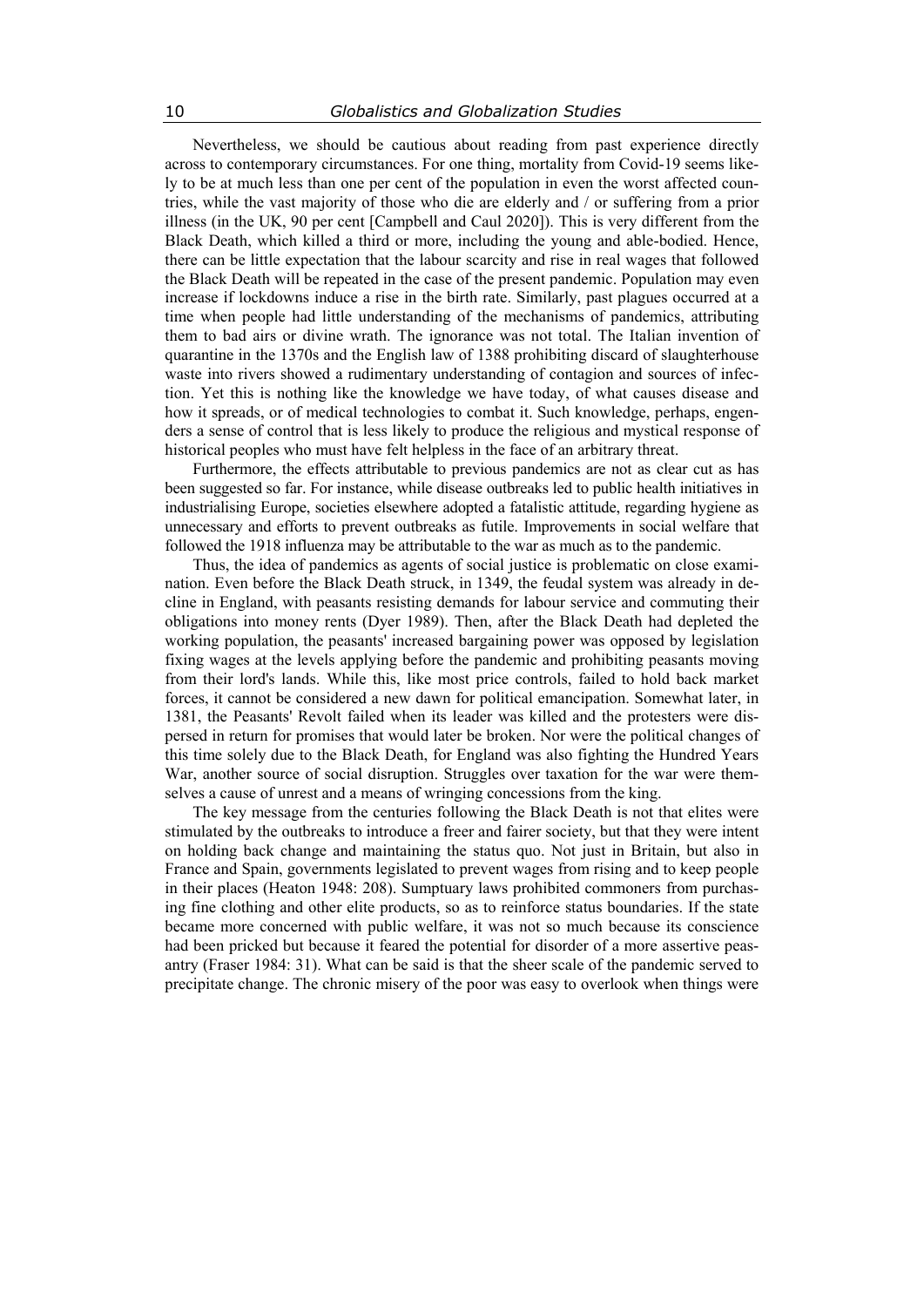going well, but when there was no one to work the fields or serve in the aristocratic house, the condition of the workforce impinged more forcefully on the elite's worldview. High death rates, of the order of the Black Death, were actually nothing new, but they had previously afflicted only individual villages following local famine or disease (Cipolla 1978: 89). The point of the Black Death was that it was universal and impossible to ignore.

Pandemics should not actually be seen as random, exogenous shocks. Peter Turchin has shown that they are associated with and are components of recurrent general crises, which themselves are driven by overpopulation and the structural changes it causes in society (Turchin 2008). Plague was common during the crisis of the seventeenth century, when wars, civil wars and rebellions broke out all across the Old World, and it died away in the eighteenth (Turchin 2008; Schöffer 1978: 92). Cholera epidemics accompanied the revolutions of the mid-nineteenth century (Robertson 1952: 399; Turchin 2008). Overpopulation encourages disease outbreaks in several ways. High density makes it easier for disease to get a hold. Pressure on resources and general impoverishment make the masses less resilient. Military conflict and turmoil arising from these pressures also aid the spread. At the same time, a pandemic is part of the solution, as high mortality and suppressed birth rates eventually bring population back in line with what the society can support. Crises and pandemics therefore go in cycles. Turchin has determined that such a cycle is unfolding once again, likely bringing crisis to the western world in the 2020s, so that the current pandemic is part of this general phenomenon (Turchin 2020).

It follows that pandemics are not in themselves causes of social change and are part of a broader process of crisis and transformation. They can better be regarded as catalysts (Ibeji 2019). Not only does the pandemic highlight the poverty, squalor, injustice and inequality of which it is a result, but, as an intense and salient shared experience affecting every member of society, it creates a moment of collective awareness and attention that makes possible all-encompassing adjustment. In effect, the pandemic casts a spotlight on society's structural inadequacies and fosters the collective will to deal with them.

This is then what we should expect in the aftermath of Covid-19: not exactly a repetition of whatever effects have resulted from previous pandemics, but a new impetus to contemporary changes that were already in progress, even if their ultimate resolution lies some decades in the future.

One of these changes, similar to what has occurred in the past, may be a move towards more paternalistic governments intervening closely in their population's welfare. However, in this case, the result may be not an increase in freedom and autonomy but rather the reverse. As isolation and lockdowns have prevented many workers from earning a living, we have seen governments take responsibility for maintaining people's incomes. This has come at the cost of what would, in other times, be considered an extensive loss of civil liberties, involving restrictions on business, confinement, and new powers for authorities to prevent movement and association, with little judicial oversight. While these are temporary measures to be relaxed in due course, they are arguably consistent with a trend towards enhanced state surveillance and control that has been in place since the beginning of this century. The measures may therefore not disappear entirely once the pandemic is past, but may prefigure a move towards governmental income guarantees in return for tighter restraints on economic, political and cultural activity. Such enhancement of government powers is not necessarily malign and may be accepted by citizens as creating a fairer and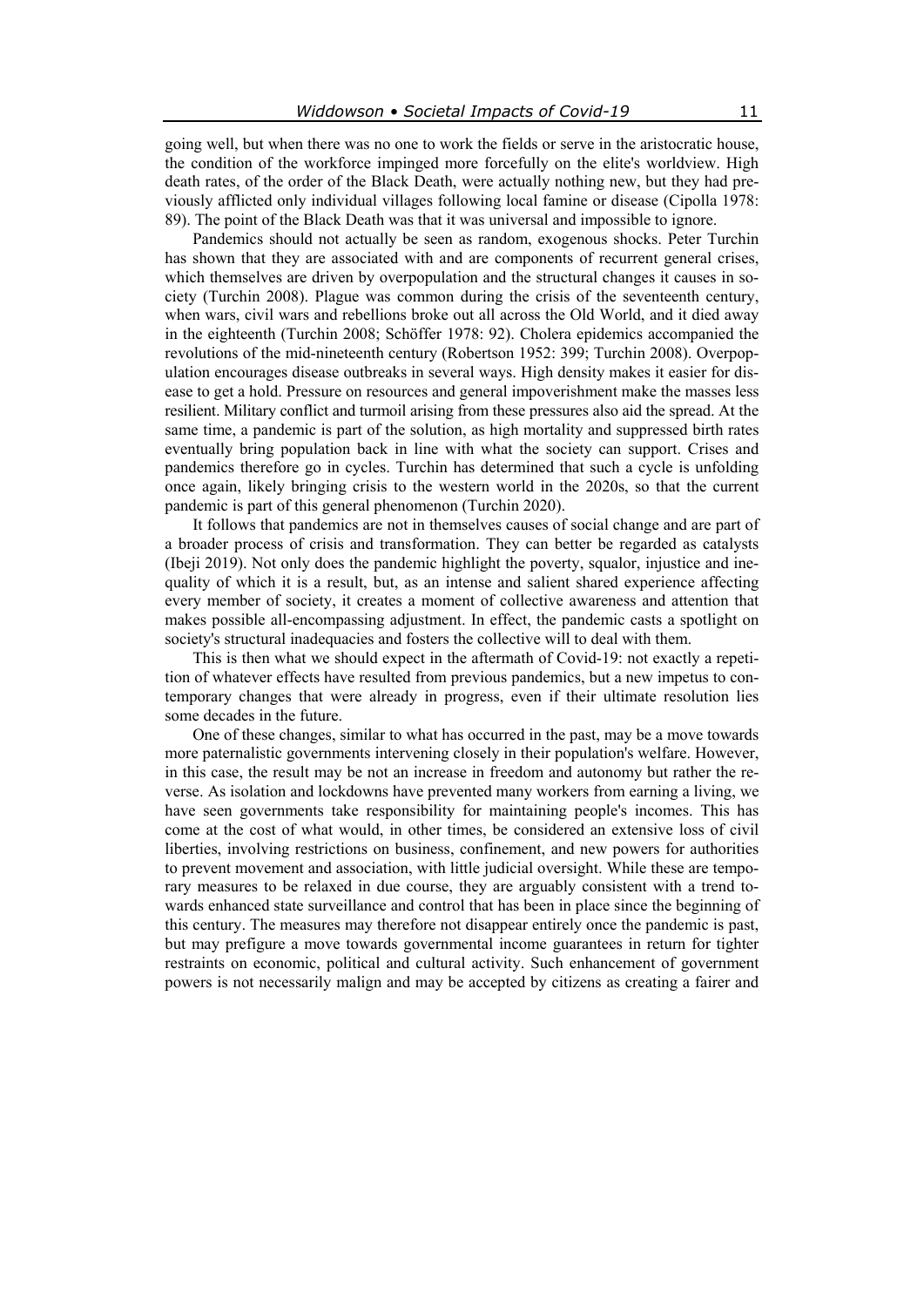safer society. The assumption of responsibility for income maintenance also aligns with a key concern that had recently been appearing on the radar, namely artificial intelligence and the question of how to support the large fraction of the workforce it is expected to displace over the next 20 or 30 years.

Another possible change is a heightened sense of nationalism and a reduction in internationalism. The closing of borders and governments' preoccupation with their own internal crises has created a de facto nationalist focus. After the Black Death, international trade contracted (Rorke 2006: 270; Smith 1967: 361), and Covid-19 may have a similar effect, reducing economic interdependency and diminishing incentives for avoiding conflict. Although internationalist entities like the World Health Organisation and European Union have stressed the need for global co-operation more than ever in the face of the global threat, they have arguably been discredited by a perceived failure to offer correct advice and practical solutions, leaving countries to fend for themselves. The actual performance of these institutions is less at issue here than the fact that, according to many observers, nationalist sentiment was already on the rise (Snyder 2019) and this is the perspective from which they will be judged. Nationalism is not an inevitable response to the pandemic but, insofar as it was on the agenda to begin with, the pandemic may give new legitimacy and force to the narratives deployed by nationalist thinkers and advocates. At worst this may include xenophobia and ethnic conflict, which again were arguably already increasing in reaction to enhanced global mobility and changing ethnic balances, particularly in the west.

A third area of change that, once more, was already at issue concerns the balance of power in the international system. While the long-term effects remain to be seen, some suggest that, thanks to the decisive curtailment of its own outbreak and aid to other countries, China will be found to have gained in stature as a consequence of the virus, as well as to have increased its penetration of major world economies (Mahbubani 2020; Campbell and Doshi 2020; Borger 2020; Bresnick and Haenle 2020). More generally, if other leading nations have sustained damage to their prestige and their economies because of the virus, this may accelerate a shift, long talked of, towards a multi-polar world – or at least strengthen calls for such a shift and raise the credibility of those calling for it.

What we have also seen from historical example, however, is that change induced by pandemics is not easy, inevitable or what the disadvantaged might wish for. In particular, elites try hard to maintain the status quo and to hold on to their privileges. The changes in the global balance of power are bound to be contested, not only by the hitherto dominant nations but also, perhaps, by those that are opposed to the elevation of their peers and rivals (Pulipaka and Ratna 2020). Within countries, instead of smoothing the way for powerful, interventionist government, the controls exercised during the pandemic may heighten sensitivity to lost freedoms and galvanise resistance. Internationalist institutions may also find a new sense of purpose and co-operation, turning back the tide of nationalism, possibly with more robust methods than before.

We can therefore expect that the pandemic will accentuate geopolitical and ideological struggles that have been taking shape over recent decades, bringing them to the fore, clarifying what is at stake and sharpening polarisation. We cannot be sure how these struggles will proceed or be resolved, for that depends on context and human agency. History informs us not about the outcomes but about the issues that will be in contention. Neverthe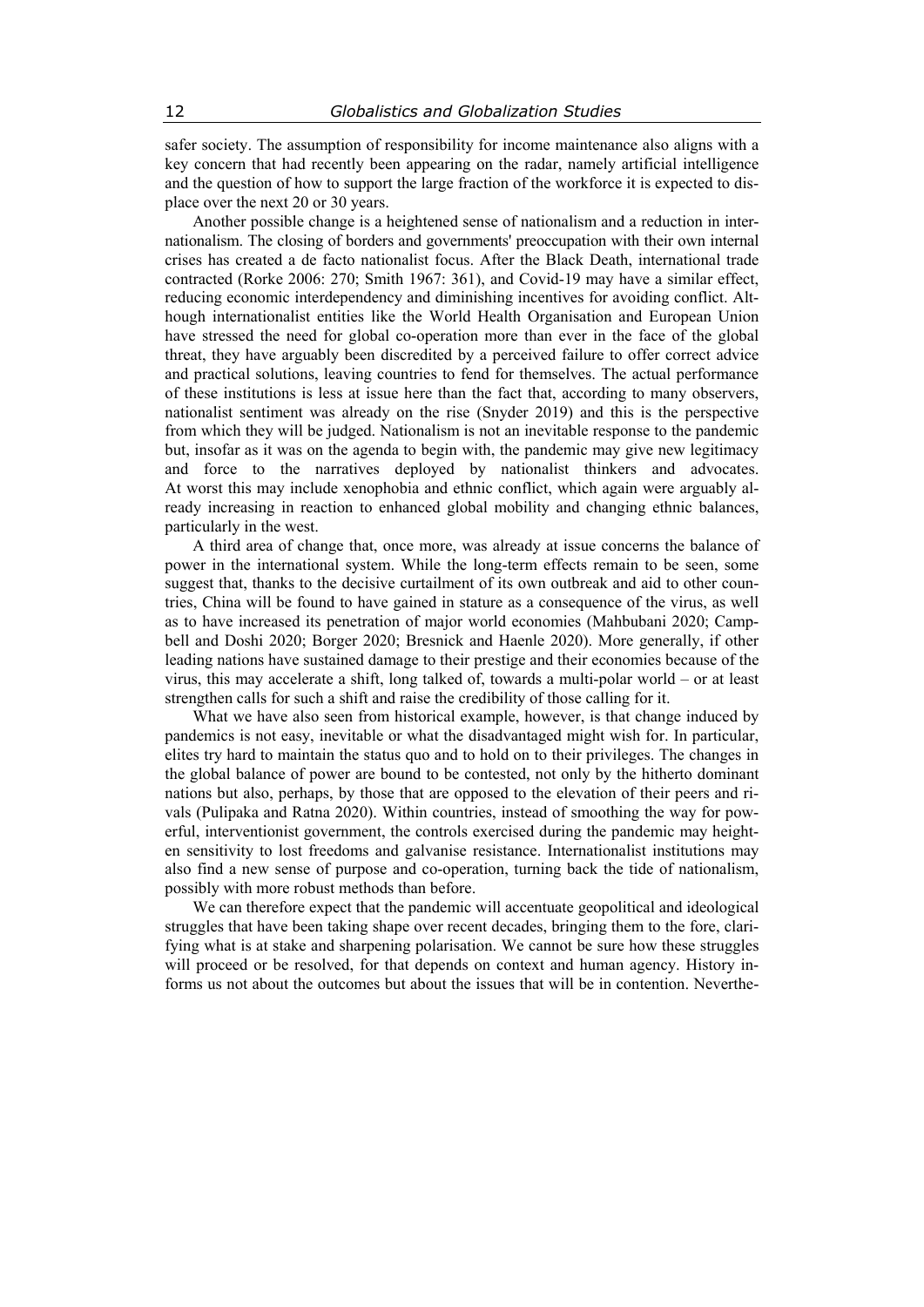less, there are certain very long-run trends that are likely to persist: reduced personal autonomy and privacy in return for increased security, which is the bargain demanded for living in societies of greater size and complexity; fewer and larger political units transcending today's Westphalianite states; and a turnover in the international order, with some regions gaining prosperity and influence, and others losing them.

## **References**

- **Anonymous. 1844.** Review of J. Ripamonti. The Plague of Milan in the Year 1630. *Foreign Quarterly Review American Edition* 34 (47): 22–38. URL: https://books.google.co.uk/books? id=mkVcDLrlx0QC.
- **Borger, J. 2020.** US AWOL from World Stage as China Tries on Global Leadership for Size. *The Guardian*, March 29. URL: https://www.theguardian.com/world/2020/mar/29/us-awolfrom-world-stage-as-china-tries-on-global-leadership-for-size.
- **Bresnick, S., and Haenle, P. 2020.** Amid Coronavirus Pandemic, China Seeks Larger Role on World Stage. *Carnegie Endowment for International Peace*. Apr 09. URL: https://carnegie endowment.org/2020/04/09/amid-coronavirus-pandemic-china-seeks-larger-role-on-worldstage-pub-81515.
- **Campbell, A., and Caul, S. 2020.** *Deaths Involving COVID-19, England and Wales: Deaths Occurring in March 2020.* Office for National Statistics. URL: https://www.ons.gov.uk/ peoplepopulationandcommunity/birthsdeathsandmarriages/deaths/bulletins/deathsinvolving covid19englandandwales/deathsoccurringinmarch2020.
- **Campbell, K., and Doshi, R. 2020.** The Coronavirus Could Reshape Global Order. *Foreign Affairs,* March 18. URL: https://www.foreignaffairs.com/articles/china/2020-03-18/coronaviruscould-reshape-global-order.
- **Cartwright, F. 1974.** *Disease and History*. New York: Signet.
- **Cipolla, C. 1978.** *The Economic History of World Population*. Harmondsworth: Penguin.
- **Cohen, M. 1989.** *Health and the Rise of Civilization.* New Haven: Yale University Press.
- **Diamond, J. 1997.** *Guns, Germs and Steel: A Short History of Everybody for the Last 13,000 Years.* London: Jonathan Cape.
- **Dyer, C. 1989.** *Standards of Living in the Later Middle Ages: Social Change in England, c. 1200–1520.* Cambridge: University Press.
- Fraser, D. 1984. *The Evolution of the British Welfare State*. The 2<sup>nd</sup> ed. Basingstoke: Macmillan.
- **Hardin, G. 1969.** *Introduction. Population, Evolution and Birth Control.* W. H. Freeman.
- **Heaton, H. 1948.** *Economic History of Europe*. New York: Harper Row.
- **Ibeji, M. 2011.** Black Death: Political and Social Changes *BBC.* URL: http://www.bbc.co.uk/ history/british/middle\_ages/blacksocial\_01.shtml.
- **Karlen, A. 1995.** *Plague's Progress: A Social History of Man and Disease.* London: Victor Gollancz.
- **Mahbubani, K. 2020.** Opinion: How China Could Win Over the Post-Coronavirus World and Leave the U.S. Behind. *MarketWatch,* April 16. URL: https://www.marketwatch.com/story/ how-china-could-win-over-the-post-coronavirus-world-and-leave-the-us-behind-2020-04-14.
- **McCartney, C. 1991.** Coming to Terms with Violence: Social Discourse in the Development of a Shared Ideology. In Onah, A., and O'Day, A. (eds.), *The Irish Terrorism Experience*  (pp. 97–122). Aldershot: Dartmouth.